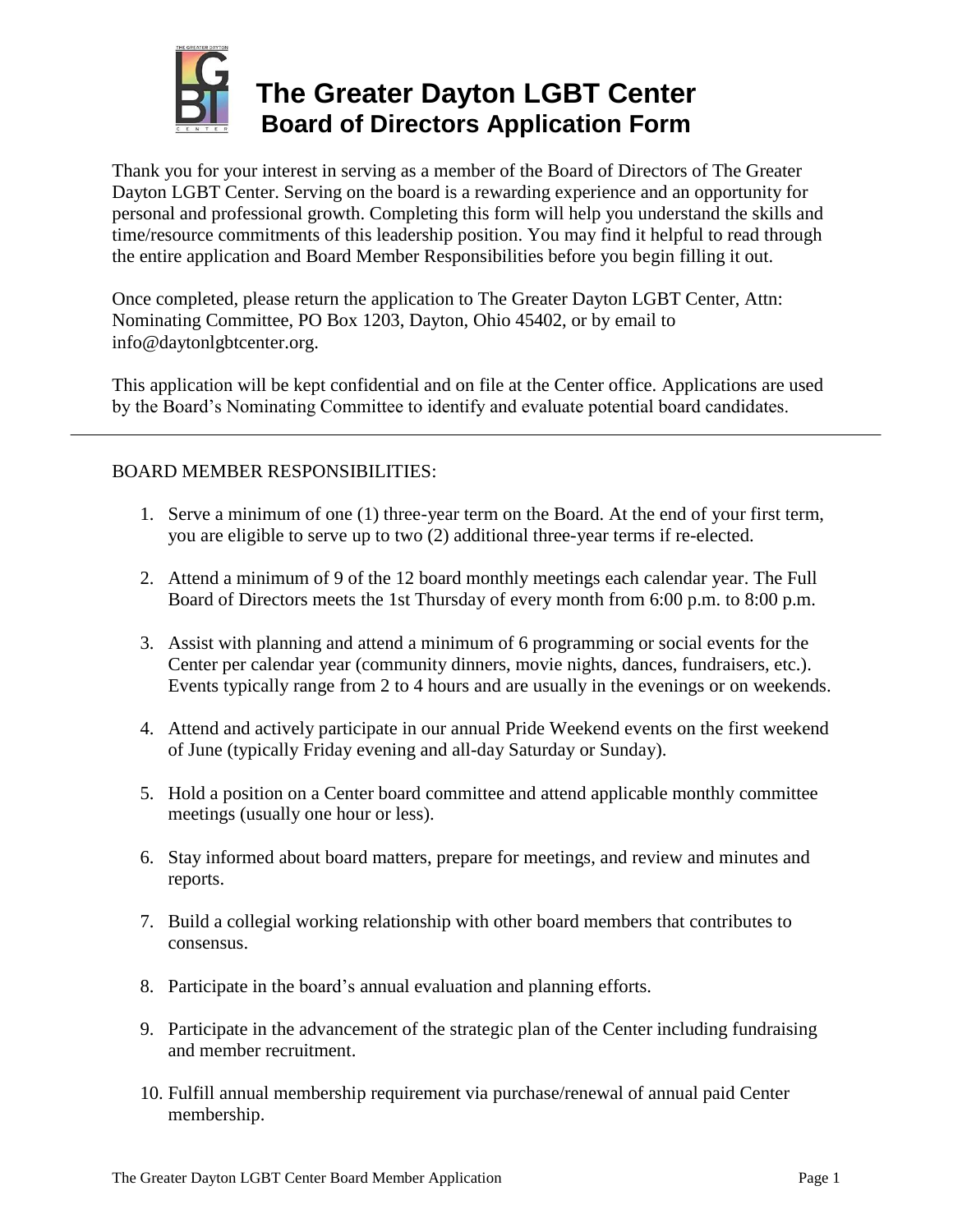## APPLICANT INFORMATION:

|                                                                                  | Number of Years Lived or Worked in/with the Dayton Area: ________________________ |  |  |  |
|----------------------------------------------------------------------------------|-----------------------------------------------------------------------------------|--|--|--|
| Number of Active Years In the Dayton LGBT Community: ___________________________ |                                                                                   |  |  |  |
|                                                                                  |                                                                                   |  |  |  |
|                                                                                  |                                                                                   |  |  |  |
|                                                                                  |                                                                                   |  |  |  |
|                                                                                  |                                                                                   |  |  |  |
|                                                                                  |                                                                                   |  |  |  |
|                                                                                  |                                                                                   |  |  |  |
|                                                                                  | ,我们也不能会在这里的时候,我们也不能会在这里,我们也不能会在这里,我们也不能会在这里,我们也不能会在这里,我们也不能会在这里,我们也不能会不能会不能会。""我们 |  |  |  |
|                                                                                  |                                                                                   |  |  |  |
|                                                                                  |                                                                                   |  |  |  |

- 1. If selected, how do you feel you could contribute to the success of the Center?
- 2. Are you willing to give time, energy and resources to support the mission of The Center?
- 3. Board members stay connected to the Center through meeting attendance, committee work, membership events, e-mail and other Center communications. Do you have the time and resources to be an active Member of the Center Board?
- 4. Are you comfortable soliciting others for membership and funding? Yes No If yes, describe any experience(s) in doing so: